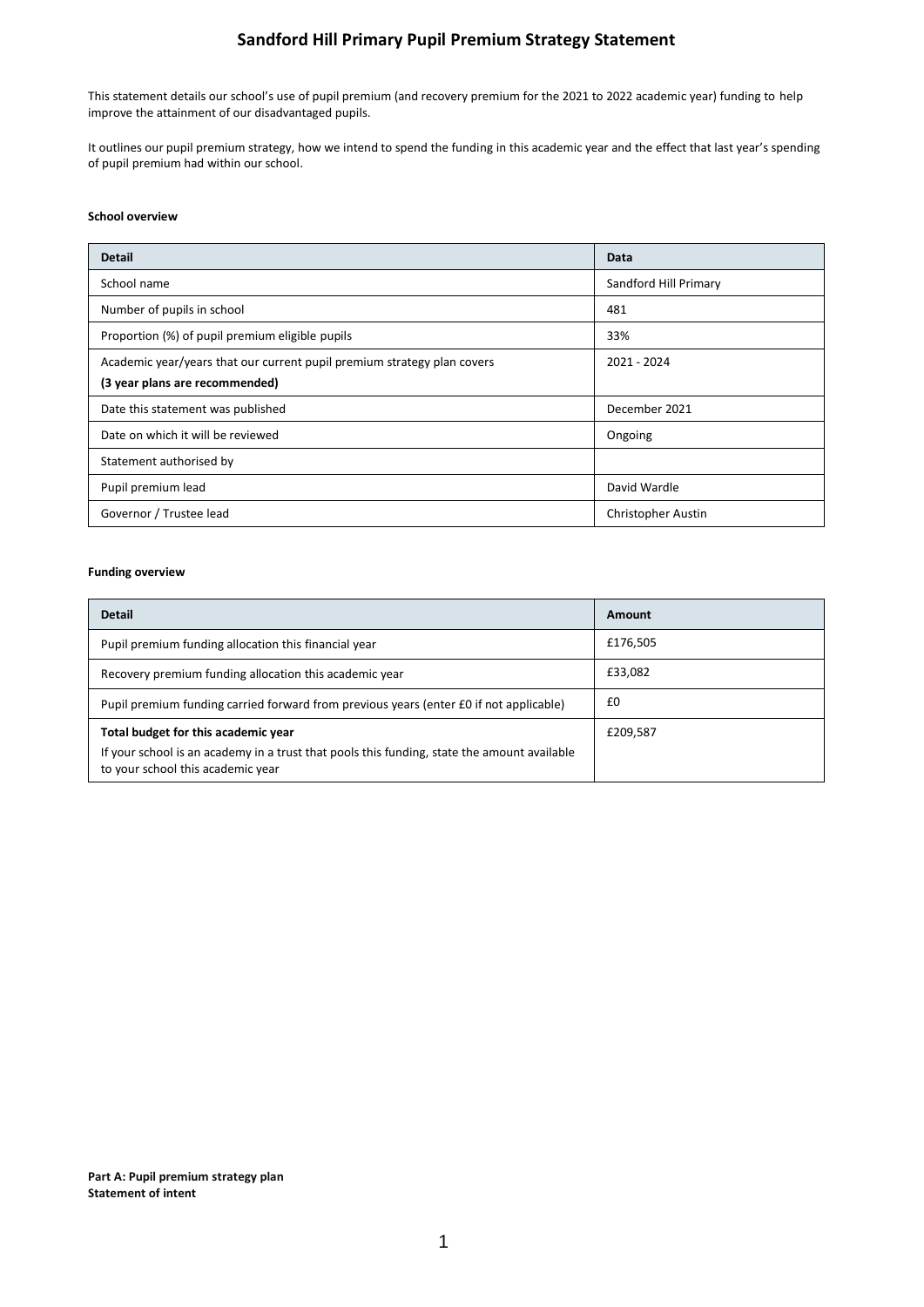**You may want to include information on: What are your ultimate objectives for your disadvantaged pupils? How does your current pupil premium strategy plan work towards achieving those objectives? What are the key principles of your strategy plan?**

Sandford Hill is a school community where tolerance, co-operation and respect for every individual and their family are central. Nobody will be left out and everyone will be treated with thoughtfulness and respect. This will enable all of our disadvantaged children (as well as our non-disadvantaged pupils) to thrive in a supportive, highly cohesive, learning community. **The achievement and high expectations of pupil premium pupils will be seen as everyone's responsibility**.

There is a high level of retention of teachers, leaders and other key staff and our aim is to maintain this. To do this, we will continue to focus on continually challenging teachers to develop their practice so that they are able to, confidently and effectively, explicitly teach, a knowledge rich curriculum which has the development of language at its heart. There will be a focus on teaching in small steps which are each directly instructed by the teacher. This approach will positively impact on the achievement of all of our learners but is especially important for our disadvantaged pupils. **A focus on high quality teaching** will be achieved in a supportive manner through an established professional development philosophy of improve not prove.

One of the most important things we can do for our young people is give them the security of routines and teachers who are secure in their role as the adult with the authority in the room. To achieve this will also require on-going training and support for adults and a school wide approach. At Sandford Hill we prefer to talk about behaviour management and relationships together. Indeed, we aim to transition from a Behaviour Policy to a Relationships Policy. Our view is that for our children growing up in a household where they lack sleep, food and secure housing then relationships become crucial for learning. Indeed, the more trauma a young person has suffered, the more absences they have had from education, the more crucial is their relationship with the adults in our school. **A focus on the well-being of the child and high quality pastoral care for children and their family** will be highly prioritised within our strategy plan.

Pupil premium funding is allocated from the school budget each year as part of our 3-year plan. The stability in leadership at Sandford Hill will ensure that the approaches, which will be focused on pupil need, will be given the time to impact positively on strong pupil outcomes. The needs of our pupils will be identified through:

- accurate assessment of pupils and met through early intervention;
- a secure knowledge of the Sandford Hill community and the families whose children attend our school. Sandford Hill has an experienced staff, some of who have:
	- o attended Sandford Hill as a pupil;
	- o lived in the Sandford Hill community; and/or
	- o worked at Sandford Hill for the whole of their career.
	- a secure knowledge of the City agenda (and any National school plans, e.g. education recovery)
		- o "Room to Grow" Children and Young People's Strategy 2020 2024
		- o Stoke-on-Trent Safeguarding Board annual priorities

Finally, when making decisions about allocating our pupil premium funding to meet the needs of an individual, we will also be aware that not all pupils who are socially disadvantaged or vulnerable are registered or qualify for free school meals. Indeed, our percentage of pupil premium pupils is considerably below the percentage of pupils, attending Sandford Hill, who are from the 20% most deprived households highlighted through the index of multiple deprivation.

We will also, before targeting a resource, through our secure knowledge of a child and their family, be aware of the circumstances of an Ever 6 pupil which we know can vary greatly.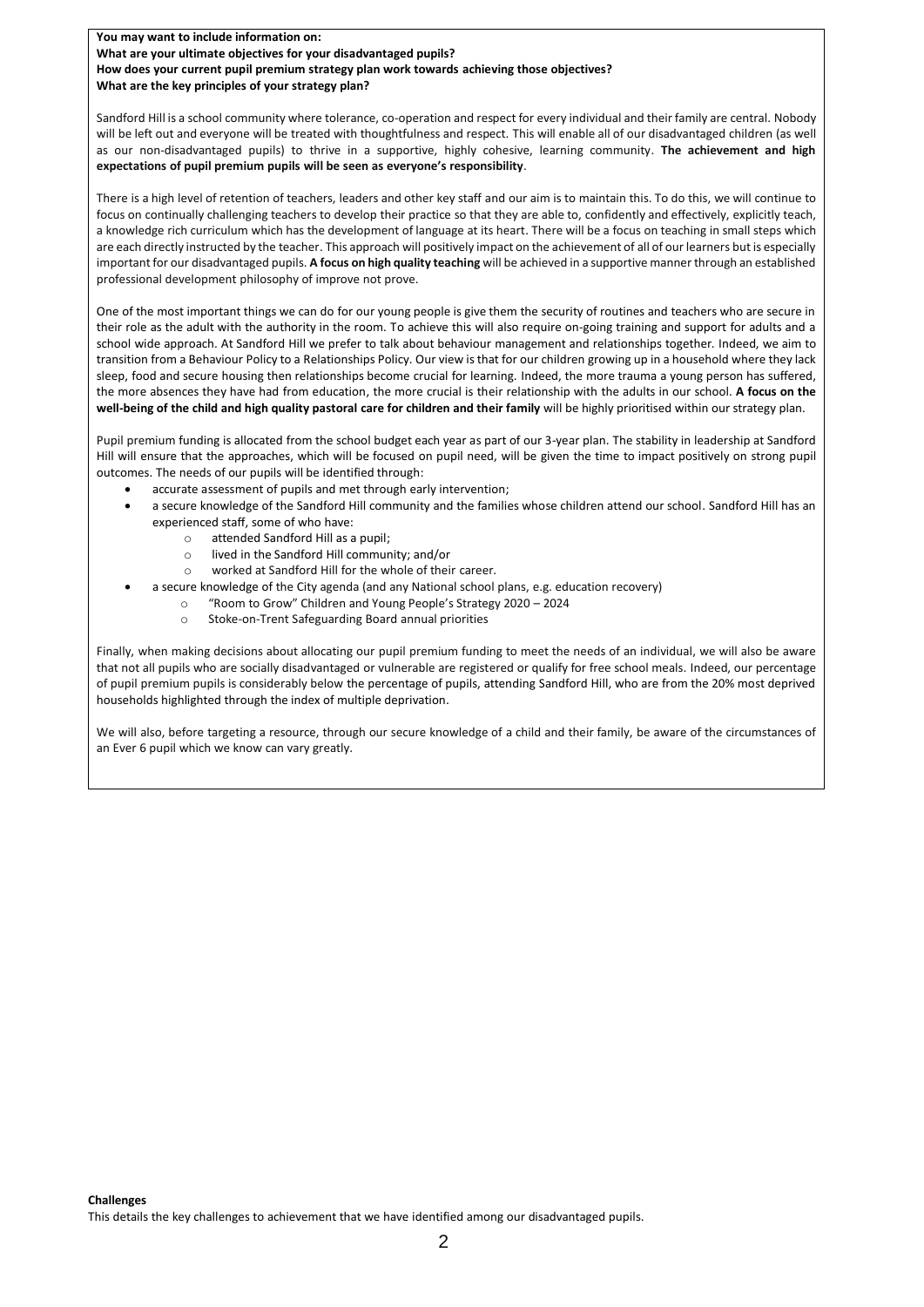| Challenge<br>number | <b>Detail of challenge</b>                                                                                                                                                                                                                                                                                                                                                                                                                                                                                                                                                                                                                                                                                                                                                                                                                                                                                           |
|---------------------|----------------------------------------------------------------------------------------------------------------------------------------------------------------------------------------------------------------------------------------------------------------------------------------------------------------------------------------------------------------------------------------------------------------------------------------------------------------------------------------------------------------------------------------------------------------------------------------------------------------------------------------------------------------------------------------------------------------------------------------------------------------------------------------------------------------------------------------------------------------------------------------------------------------------|
| 1                   | <b>Teaching and Learning</b>                                                                                                                                                                                                                                                                                                                                                                                                                                                                                                                                                                                                                                                                                                                                                                                                                                                                                         |
|                     | • Lockdown in Spring Term 2020 and Summer Term 2020; the implementation of "Year group bubbles" in Autumn<br>2020 restricting adults meeting together and visiting other classrooms; the prioritising of training being focused<br>on the use of TEAMs to deliver remote lessons in Summer 2020 and Autumn 2020; lockdown in Spring 2021;<br>the reintroduction of "Year group bubbles" in Spring 2021 and Summer 2021; and COVID related staff absence<br>in Autumn 2021 has meant facilitating and sustaining planned and timetabled staff training and coaching<br>opportunities over the past 20 months has been varied in its impact.                                                                                                                                                                                                                                                                           |
| $\overline{2}$      | An increased need for social and emotional support                                                                                                                                                                                                                                                                                                                                                                                                                                                                                                                                                                                                                                                                                                                                                                                                                                                                   |
|                     | • The key findings from an Institute for Fiscal Studies report (16 <sup>th</sup> August 2021) show a number of positive health<br>benefits associated with the work of Sure Start Children's Centres. However, Sure Start has seen its budget cut<br>by more than 60% since 2010. The absence of early intervention and family support through agencies such as<br>Sure Start (and others) is being reflected in the social and emotional needs of many children who join Sandford<br>Hill, aged 3, and other schools across our City.<br>• Autumn Term 2021 assessment is showing that only 50% of all reception pupils are on track to achieve age<br>related expectations at the end of the year in self-regulation, managing self, building relationships and listening<br>and understanding. The Home Hub register currently shows that 28 out of 40 pupils accessing it are eligible for<br>the pupil premium. |
| 3                   | Vocabulary gaps                                                                                                                                                                                                                                                                                                                                                                                                                                                                                                                                                                                                                                                                                                                                                                                                                                                                                                      |
|                     | • Over the past years, the communication screening baseline assessment data shows that on entry to nursery<br>around 50% of pupils are below their chronological age in communication. At the end of reception, data often<br>shows that no disadvantaged pupils are working above the expected standard in reading and writing.<br>Assessment has identified that, the understanding of vocabulary and the ability to use words, is a significant<br>factor in disadvantaged pupils not achieving what non-disadvantaged pupils are able to attain at the end of early<br>years.                                                                                                                                                                                                                                                                                                                                    |
| 4                   | Access to digital devices.                                                                                                                                                                                                                                                                                                                                                                                                                                                                                                                                                                                                                                                                                                                                                                                                                                                                                           |
|                     | . During lockdown our weekly contact with families showed that access to a device was a barrier for our pupil<br>premium pupils. Where pupil premium children were identified as having access to a device, more often the<br>device was a mobile phone, the device had to be shared with other family members and the adults were less<br>confident or able to support their child.<br>• It is widely acknowledged that lost learning during COVID had a disproportionate impact on pupils who are<br>eligible for the pupil premium.                                                                                                                                                                                                                                                                                                                                                                               |
| 5                   | Opportunities outside school.                                                                                                                                                                                                                                                                                                                                                                                                                                                                                                                                                                                                                                                                                                                                                                                                                                                                                        |
|                     | • Discussions with pupils indicate that experiences outside school are limited. Attendance of pupil premium pupils<br>at extra-curricular clubs can be low. This negatively impacts on their vocabulary development and their<br>knowledge of the wider curriculum. When faced with new challenges, observations show that pupils can be<br>afraid to take part and the resilience of pupils can be low.                                                                                                                                                                                                                                                                                                                                                                                                                                                                                                             |
| 6                   | <b>Attendance</b>                                                                                                                                                                                                                                                                                                                                                                                                                                                                                                                                                                                                                                                                                                                                                                                                                                                                                                    |
|                     | . In 2017 - 2018, the rate of overall absence (3.70%) was below the national average for schools with a similar<br>level of deprivation (4.38%).<br>· In 2018 - 2019 the rates of overall absence (3.6%) and persistent absence (5.4%) were in the lowest 20% of<br>schools with a similar level of deprivation.<br>• However, COVID has had a huge negative impact on the rate of absence, and in particular, persistent absence.<br>Indeed, not only has our school's overall persistent absence percentage increased greatly, but pupil premium<br>persistent absence is almost double non-pupil premium pupils.                                                                                                                                                                                                                                                                                                  |

**Intended outcomes**

This explains the outcomes we are aiming for **by the end of our current strategy plan**, and how we will measure whether they have been achieved.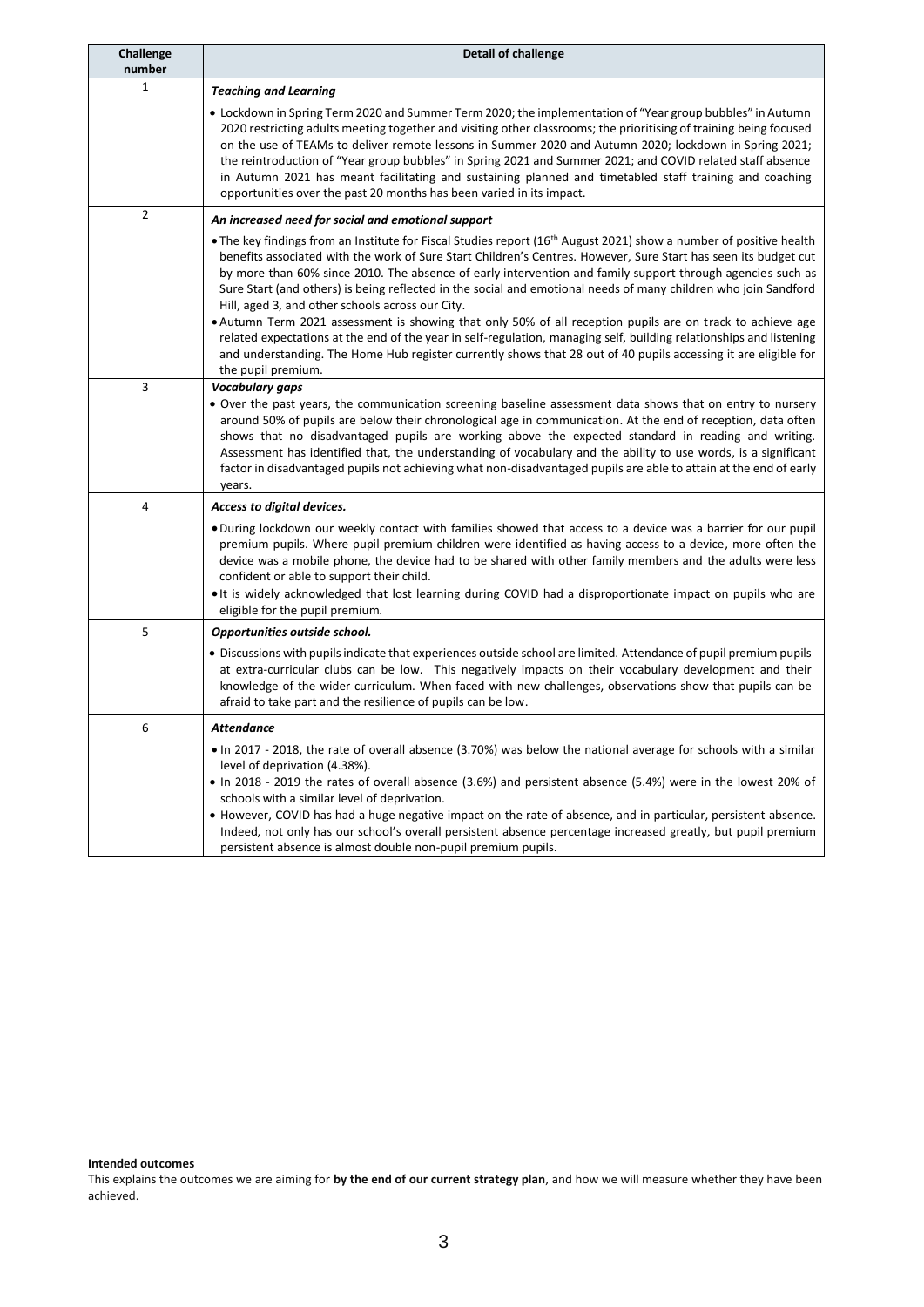| Intended outcome                                                                                                                                                                                                                                       | Success criteria                                                                                                                                                                                                                                                                                                                                                                                                                                                                                                                                                                                                                                                                                                                                                                                                                                        |
|--------------------------------------------------------------------------------------------------------------------------------------------------------------------------------------------------------------------------------------------------------|---------------------------------------------------------------------------------------------------------------------------------------------------------------------------------------------------------------------------------------------------------------------------------------------------------------------------------------------------------------------------------------------------------------------------------------------------------------------------------------------------------------------------------------------------------------------------------------------------------------------------------------------------------------------------------------------------------------------------------------------------------------------------------------------------------------------------------------------------------|
| 1. To ensure that high quality teaching and learning is<br>taking place across the school.                                                                                                                                                             | · Evidence-based strategies are confidently used by all teachers, in all<br>subjects and are impacting positively on the achievement of pupils.                                                                                                                                                                                                                                                                                                                                                                                                                                                                                                                                                                                                                                                                                                         |
| 2. To further develop the provision of social and<br>emotional learning.                                                                                                                                                                               | • Disadvantaged pupils access tiered provision that supports their social,<br>emotional and mental health needs, allowing them to thrive in the<br>classroom.                                                                                                                                                                                                                                                                                                                                                                                                                                                                                                                                                                                                                                                                                           |
| 3. To build, across the curriculum, the self-esteem,<br>confidence and independence of pupil premium pupils<br>by improving their language and comprehension.                                                                                          | • Effective teaching of vocabulary is supporting disadvantaged pupils to:<br>o read widely and with fluency and comprehension appropriate to<br>their age;<br>o write with effect; and<br>o confidently access the curriculum.<br>• Speech and language programmes ensure that gaps within early language<br>skills of disadvantaged pupils are addressed and pupils achieve the Early<br>Learning Goals in Communication and Language development.<br>• Disadvantaged pupils become successful readers as a result of the effective<br>teaching of phonemic awareness, decoding skills, reading fluency and<br>comprehension strategies.<br>• Improvements in speech and language and understanding of vocabulary<br>allows disadvantaged pupils to write with purpose and to engage their<br>audience with interesting and exciting choices of words. |
| 4. To harness the pupils' use of digital technologies for<br>enhancing learning opportunities.                                                                                                                                                         | • Digitally literate, disadvantaged pupils know how to keep themselves and<br>others safe when using digital technologies.<br>• Staff are able to confidently deliver new and innovative ways of teaching<br>which is helping to close curriculum gaps between disadvantaged and non-<br>disadvantaged pupils.                                                                                                                                                                                                                                                                                                                                                                                                                                                                                                                                          |
| 5. To enrich the lives of disadvantaged pupils so that at<br>the end of their time at Sandford Hill Primary, our<br>disadvantaged pupils have securely developed the<br>personal qualities and the skills detailed in the school<br>vision and values. | · Pupils, but especially disadvantaged pupils, experience a variety of<br>educational visits and extra-curricular opportunities to develop their:<br>o interests, skills and knowledge across the curriculum;<br>o wider cultural capital; and<br>o personal qualities (e.g. resilience)<br>• Participation of disadvantaged pupils in extra-curricular activities increases<br>(and the minimum percentage of pupils taking part in a club reflects the<br>overall Sandford Hill pupil premium percentage).                                                                                                                                                                                                                                                                                                                                            |
| 6. To achieve and sustain improved attendance for all<br>pupils particularly disadvantaged pupils.                                                                                                                                                     | • Sustained high attendance from 2023 - 2024 is demonstrated by overall<br>absence and persistent absence being in line or better than the Sandford<br>Hill percentages pre-Covid.                                                                                                                                                                                                                                                                                                                                                                                                                                                                                                                                                                                                                                                                      |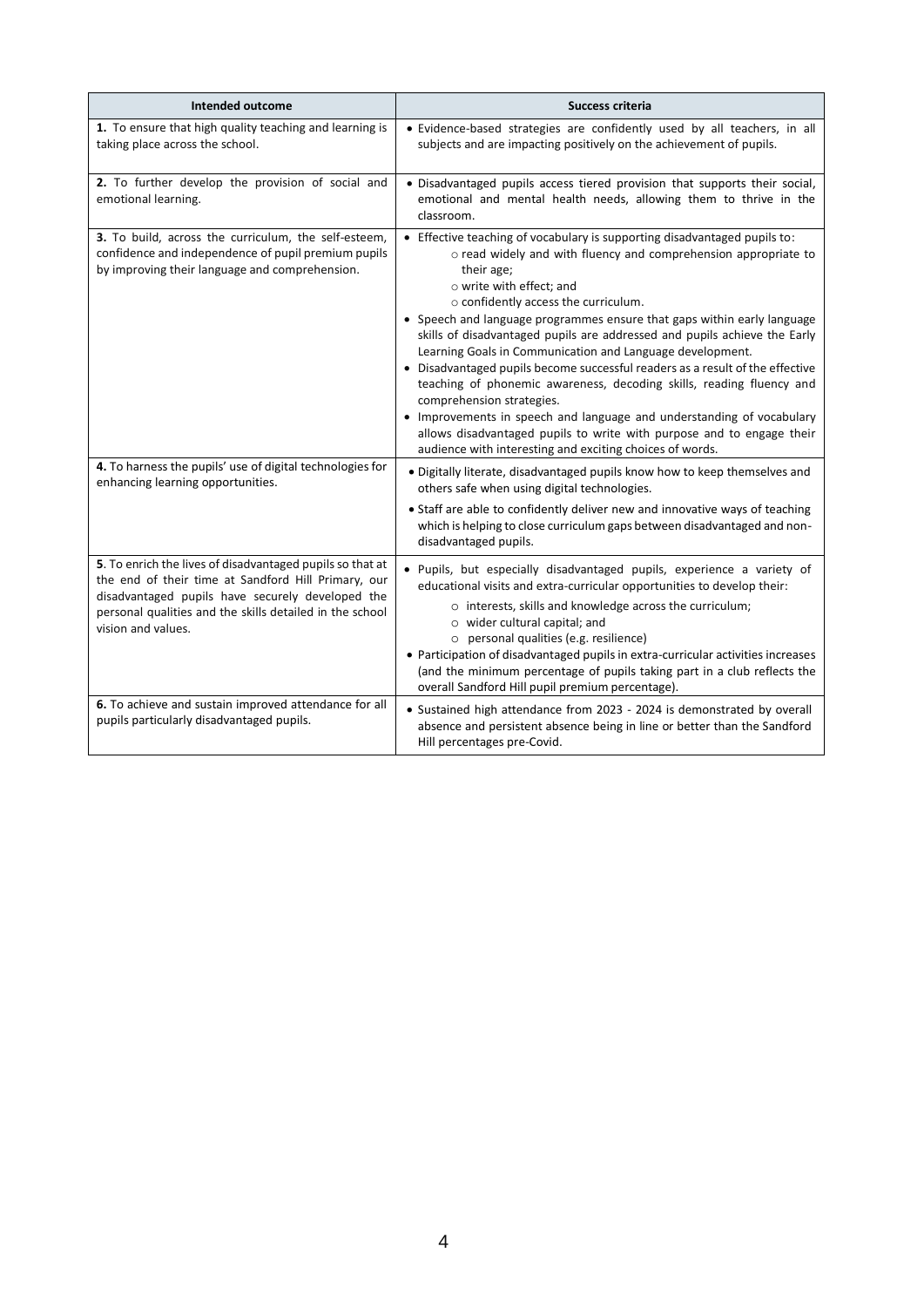# **Activity in this academic year**

This details how we intend to spend our pupil premium (and recovery premium funding) **this academic year** to address the challenges listed above.

**Teaching** (for example, CPD, recruitment and retention) Budgeted cost: £13,730

| <b>Activity</b>                                                                                                                                                                                                                                                                                                                                                                                                                                                                                                                                                                                                                                                                                       | Evidence that supports this approach                                                                                                                                                                                                                                                                                                                                                                                                                                                                                                                                                                                                                                                                                                                                 | Challenge<br>number(s)<br>addressed |
|-------------------------------------------------------------------------------------------------------------------------------------------------------------------------------------------------------------------------------------------------------------------------------------------------------------------------------------------------------------------------------------------------------------------------------------------------------------------------------------------------------------------------------------------------------------------------------------------------------------------------------------------------------------------------------------------------------|----------------------------------------------------------------------------------------------------------------------------------------------------------------------------------------------------------------------------------------------------------------------------------------------------------------------------------------------------------------------------------------------------------------------------------------------------------------------------------------------------------------------------------------------------------------------------------------------------------------------------------------------------------------------------------------------------------------------------------------------------------------------|-------------------------------------|
| Embed evidence-based strategies which have<br>been shown to impact on pupil achievement.<br>Employ an additional teacher for 2 days a week<br>to cover classes and weekly coaching sessions to<br>take place.                                                                                                                                                                                                                                                                                                                                                                                                                                                                                         | • EEF Metacognition and Self-Regulated Learning<br>• EEF Special Educational Needs in Mainstream Schools<br>• The Great Teacher Toolkit from Evidenced Based<br><b>Education</b><br>• EEF Cognitive Science Approaches in the Classroom<br>• Evidence shows that poor teaching has a more negative<br>effect on disadvantaged pupils than non-disadvantaged<br>pupils. (Sutton Trust 2011 and Social Mobility<br>Commission 2014 - 'For poor pupil the difference<br>between a good teacher and a bad teacher is a whole<br>year's learning.)                                                                                                                                                                                                                        | $1$ and $4$                         |
| Evaluate the impact of the wider curriculum on<br>the vocabulary development of disadvantaged<br>pupils in all year groups.<br>Improve further, the teaching of reading<br>through a focus on the teaching of phonics,<br>comprehension and guided reading.                                                                                                                                                                                                                                                                                                                                                                                                                                           | • EEF Preparing for Literacy<br>• EEF Improving Literacy in Key Stage 1<br>• EEF Improving Literacy in Key Stage 2<br>. Research by Hart and Risley 1990 demonstrated that,<br>"Parents in professional families spoke 32 million more<br>words to their children than parents in disadvantaged<br>families between the ages of $0 - 3$ years and this<br>language gap between the ages of 0 - 3 years explains<br>the vocabulary gap at age 3 and the reading and<br>mathematics achievement gap at age 10." Children from<br>a word-poor context at a young age can have far<br>reaching<br>negative<br>consequences. A restricted<br>vocabulary as a young child goes on to correlate with<br>factors in life such as employment, pay, health and well-<br>being. | 3 and 1                             |
| Ensure Robust systems, including the iPad<br>progression checklist, are embedded so that<br>children meet end of phase expectations (EYFS,<br>Y2, Y4 and Y6).<br>Train Year 5 and Year 6 disadvantaged pupils as<br>'Digital Champions'<br>Implement the key EEF recommendations<br>'Using Digital Technology to Improve Learning'<br>whilst focussing on embedding the use of:<br>• SMART Lumio across Key Stage 2 to improve<br>the quality of explanations and modelling by<br>teachers; and<br>• technology to effectively support the<br>retention of key ideas and knowledge for<br>disadvantaged children through retrieval<br>practice and self-quizzing.<br>Review how we work with parents. | • EEF Using Digital Technology to Improve Learning<br>• EEF Working with Parents to Support Children's<br>Learning                                                                                                                                                                                                                                                                                                                                                                                                                                                                                                                                                                                                                                                   | $4$ and $1$                         |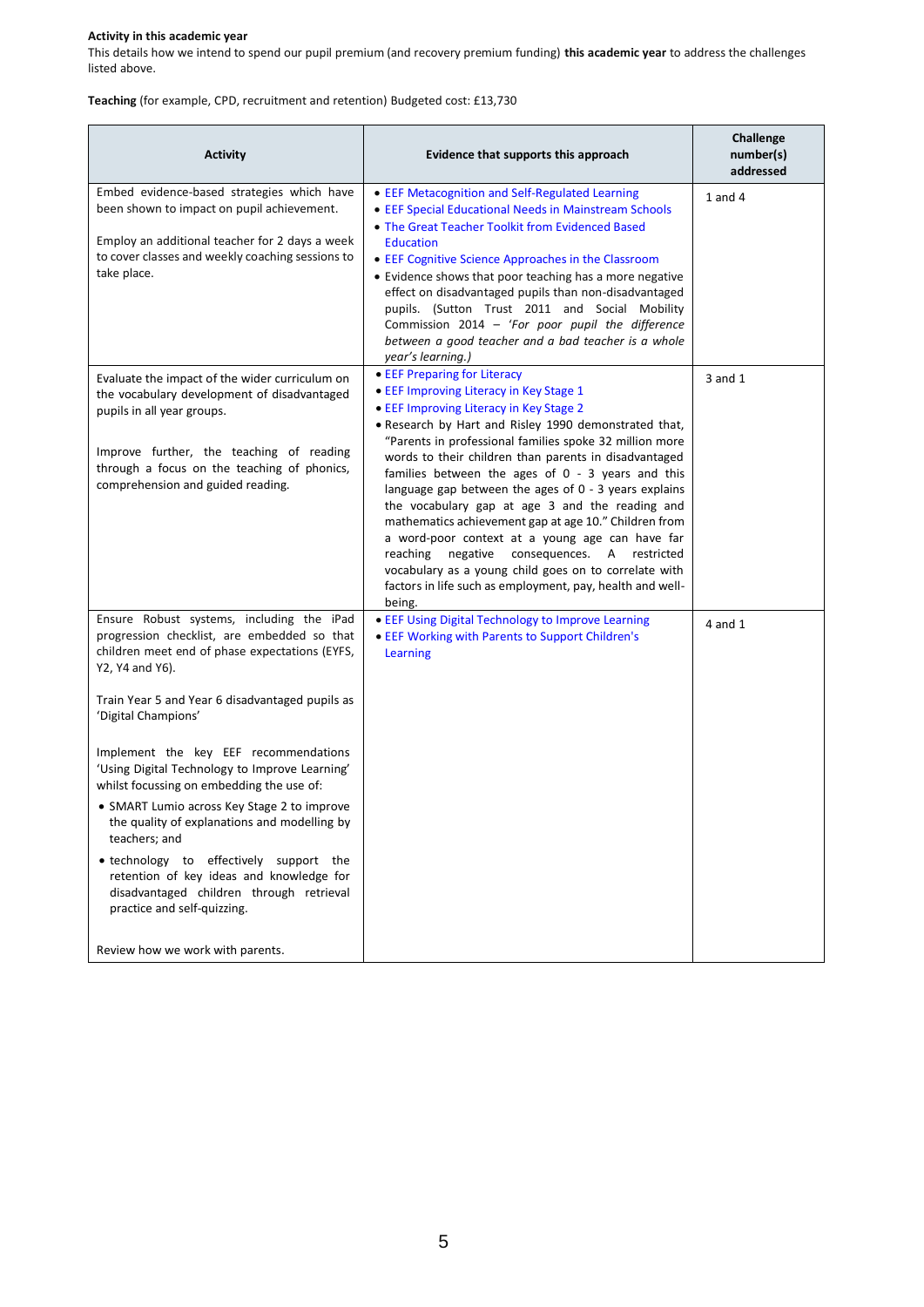| <b>Activity</b>                                                                                                                                                                                                                                                                                                                                    | Evidence that supports this approach                                                                                                                                                                                                                                                       | Challenge<br>number(s)<br>addressed |
|----------------------------------------------------------------------------------------------------------------------------------------------------------------------------------------------------------------------------------------------------------------------------------------------------------------------------------------------------|--------------------------------------------------------------------------------------------------------------------------------------------------------------------------------------------------------------------------------------------------------------------------------------------|-------------------------------------|
| Train adults working with children in reception<br>so that they can effectively deliver language<br>intervention individually to pupils and in small<br>groups.<br>Introduce, into Early Years, the Nuffield Early<br>Intervention<br>(NELI)<br>support<br>Language<br>programme to improve pupil's vocabulary,<br>listening and narrative skills. | • The EEF report that the $2^{nd}$ trial group of children who<br>received the NELI programme made the equivalent of<br>three additional months' progress in language skills, on<br>average, compared to children who did not receive NELI.<br>This result has a very high security rating | $3$ and $1$                         |
| Engage with the National Tutoring<br>Programme                                                                                                                                                                                                                                                                                                     | • Tuition targeted at specific need and knowledge gaps<br>can be an effective method to support pupils.                                                                                                                                                                                    | 3                                   |

**Wider strategies** (for example, related to attendance, behaviour, wellbeing) Budgeted cost: £102,445

| <b>Activity</b>                                                                                                                                                                                                                                                                                                                                                                                                                                                                                                                                                                            | Evidence that supports this approach                                                                                                                                                                                                                                                                                                                                                                                                                                                                                                                                                                                                                                                                                                    | Challenge<br>number(s)<br>addressed |
|--------------------------------------------------------------------------------------------------------------------------------------------------------------------------------------------------------------------------------------------------------------------------------------------------------------------------------------------------------------------------------------------------------------------------------------------------------------------------------------------------------------------------------------------------------------------------------------------|-----------------------------------------------------------------------------------------------------------------------------------------------------------------------------------------------------------------------------------------------------------------------------------------------------------------------------------------------------------------------------------------------------------------------------------------------------------------------------------------------------------------------------------------------------------------------------------------------------------------------------------------------------------------------------------------------------------------------------------------|-------------------------------------|
| Deliver whole school relationship training<br>(external).<br>Revise school practice and share an updated<br>Relationships Policy with stakeholders.                                                                                                                                                                                                                                                                                                                                                                                                                                        | • EEF Improving Behaviour in Schools<br>· "Our strategies to address educational disadvantage<br>will stand or fall based on the quality of the<br>relationships we forge. Multiple studies have shown<br>that where relationships across a school are strong, the<br>most disadvantaged pupils will thrive." Marc Rowland<br>Page 45 Addressing Educational Disadvantage.                                                                                                                                                                                                                                                                                                                                                              | $\mathcal{P}$                       |
| Take part in the DfE senior mental health lead<br>training to further develop the knowledge and<br>skills of the school Inclusion Leader.<br>Complete ELSA training and supervision sessions<br>(2021-2022) to attain accreditation (Senior<br>Inclusion Support Assistant).<br>Create robust systems, within the Home Hub, to<br>support the early identification of those<br>disadvantaged children in need of social and<br>emotional support.<br>Establish an Early Years Family Support Worker<br>role.<br>Increase support, for pupils, in Reception by an<br>additional two adults. | • EEF Improving Social and Emotional Learning in Primary<br><b>Schools</b><br>• "A number of surveys have been undertaken both<br>nationally and internationally to measure the<br>prevalence of adverse childhood experiences. The<br>results of two nationally representative population level<br>surveys, (carried out in England and Wales) indicate<br>childhood adversity is widespread, with 48% of adults in<br>England and 47% of adults in Wales reporting experience<br>of at least one type of adversity before the age of 18.<br>Multiple (4 or more) adverse childhood experiences<br>were reported by 9% of English and 13.5% of Welsh<br>adults respectively." Annual report of the Director of<br><b>Public Health</b> | $\mathcal{P}$                       |
| Designate an Educational Visits lead and arrange<br>EVO training.<br>Liaise with colleagues to agree core offer and<br>additional opportunities for wider visits,<br>including residential and detail within an<br><b>Educational Visits Policy.</b><br>Communicate core offer with all stakeholders<br>and add to school website.<br>Arrange for a teacher to train as a Forest School<br>facilitator.                                                                                                                                                                                    | • It is well-researched and shown that pupils bring their<br>own perceptions and emotional responses to learning<br>environments built on their prior experiences and this<br>can in turn affect both their cognitive ability to process<br>ideas and their ability to pay attention.                                                                                                                                                                                                                                                                                                                                                                                                                                                   | $\overline{5}$                      |
| Purchase additional EWO time to support the<br>work of our Home School Link Worker in<br>monitoring and improving attendance.                                                                                                                                                                                                                                                                                                                                                                                                                                                              |                                                                                                                                                                                                                                                                                                                                                                                                                                                                                                                                                                                                                                                                                                                                         | 6                                   |

**Total budgeted cost: £254,294**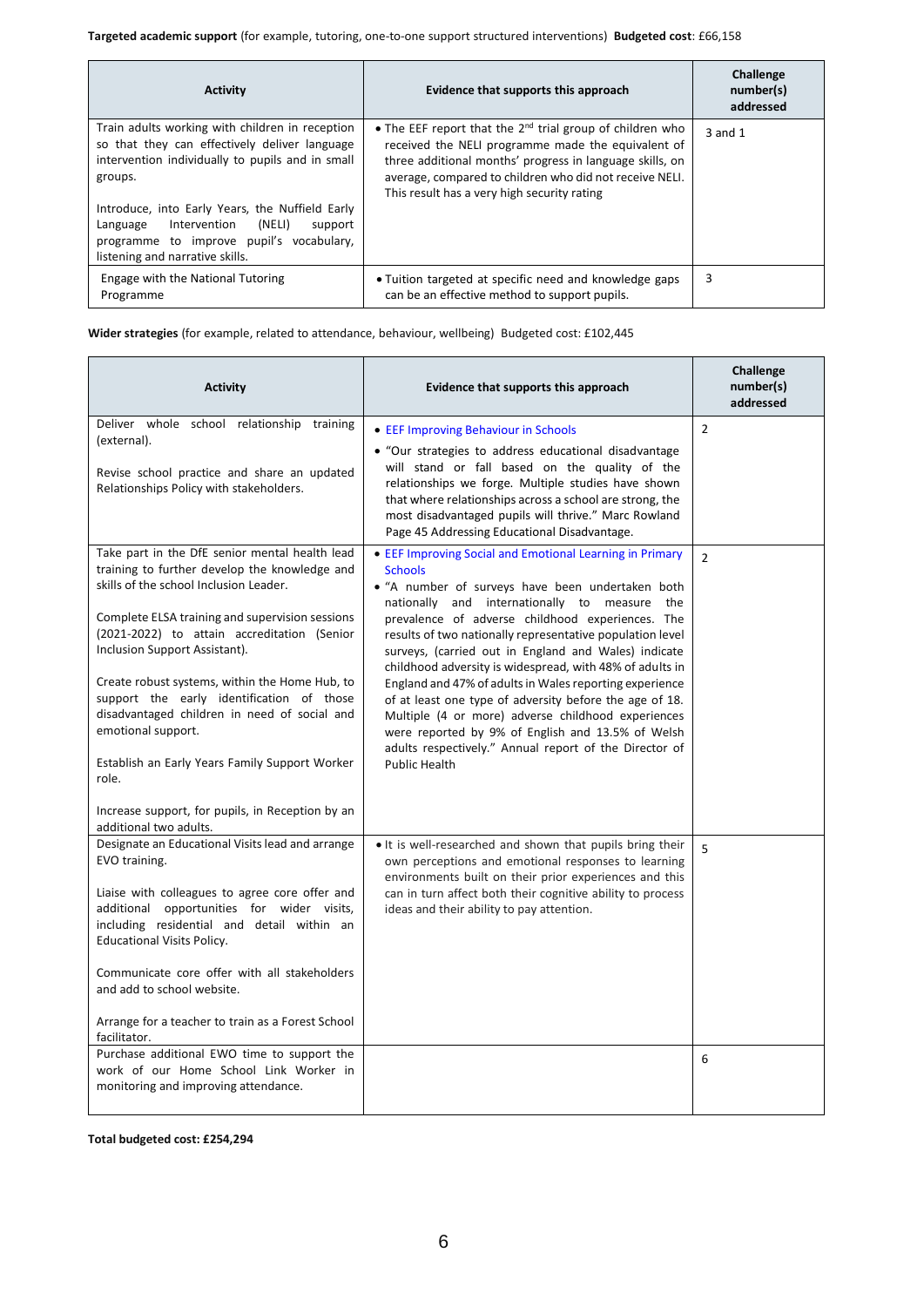**Part B: Review of outcomes in the previous academic year Pupil premium strategy outcomes** This details the impact that our pupil premium activity had on pupils in the 2020 to 2021 academic year.

*Please point to any other pupil evaluations undertaken during the 2020 to 2021 academic year, for example, standardised teacher administered tests or diagnostic assessments such as rubrics or scales.*

The impact of COVID-19 severely affected our ability to address the challenges of our disadvantaged pupils detailed in our 2020 – 2021 strategy. Indeed, our school approach, to meet the needs of our disadvantaged pupils has had to be flexible during the COVID crisis. The closure of bubbles and our weekly contact with families, during lockdown showed that individual pupil access to an electronic device was the main barrier to learning for our pupil premium pupils during the past year. However, throughout the past 12 months we have been able to provide all of our Key Stage 2 disadvantaged pupils with access to a school electronic device and eventually we were able to offer an iPad to all disadvantaged pupils in Key Stage 1 and Early Years. As a school we, implemented a high quality online curriculum which included:

- a live daily reading lesson for all year groups;
- a mix of recorded lessons delivered by the teacher as well and National Oak lessons (for pupils in all year groups except Year 6); and
- live lessons throughout the day for Year 6 pupils.

Year 6 teacher assessment data 13 out of 20 pupil premium pupils achieved the expected standard in reading, writing and mathematics. Year 6 teacher assessment data 4 out of 20 pupil premium pupils achieved greater depth in reading, writing and mathematics. Year 2 phonic screening assessment data 17 out of 26 pupil premium pupils attained the threshold when tested in December. When re-tested in May, 24 out of 26 pupil premium pupils met the screening threshold.

Teacher training focussed on Strand 3 from the EEF guidance on metacognition and self-regulation. Teachers were provided with time and support to make sure approaches, detailed in Strand 3 are implemented. Observations show that teachers are explicit in their instruction to pupils, verbalising their thinking aloud to pupils whilst modelling before providing their pupils with guided practice and independent practice. Aspects of explicit instruction implemented, by teachers, include:

- teaching skills and concepts in small steps;
- revealing the thought processes of an expert learner, through modelling, to help to develop pupils' metacognitive skills;
- using examples and non-examples;
- scaffolded tasks, like worked examples, which allow pupils to develop their metacognitive and cognitive skills without placing too many demands on their mental resources; and
- anticipating and planning for common misconceptions.

*There is a consistency in the way that teachers articulate their understanding of what quality first teaching looks like at Sandford Hill (ref LA Health Check May 2021).*

Staff undertook training based around the Literacy Shed's 6 reading domains (vocabulary, inference, prediction, explanation, retrieval and sequence/summarise). This approach is embedded across the school.

A Home Hub has been created and a whole school graduated response to supporting children's mental wellbeing has been established. This uses a tiered approach, from universal provision to individualized programmes for identified disadvantaged pupils. To help us, in our journey to secure a consistent approach to Tier 1 (universal provision), high quality CPD took place, led by Hannah Hall who is a member of the Paul Dix (the author of the book 'When The Adults Change Everything Changes') 'team'.

Although our Year 6 attended an outdoor education visit to Stanley Head in September 2020, sadly no other visits or extra-curricular opportunities took place during the year.

Attendance at the end of 2020 – 2021 academic year was 93.7%. The persistent absence percentage for our disadvantaged cohort was considerably lower during COVID than in previous years. Indeed 33 pupils were persistently absent.

**Externally provided programmes** *Please include the names of any non-DfE programmes that you purchased in the previous academic year. This will help the Department for Education identify which ones are popular in England.*

| Programme                           | Provider             |
|-------------------------------------|----------------------|
| National School Breakfast Programme | Family Action        |
| Accelerated Reader                  | Renaissance Learning |
| Times Tables Rockstars              | Maths Circle         |

#### **Service pupil premium funding (optional)** *For schools that receive this funding, you may wish to provide the following information*

| <b>Measure</b>                                                                    | <b>Details</b> |
|-----------------------------------------------------------------------------------|----------------|
| How did you spend your service pupil premium allocation last<br>academic year?    |                |
| What was the impact of that spending on service pupil premium<br>eligible pupils? |                |